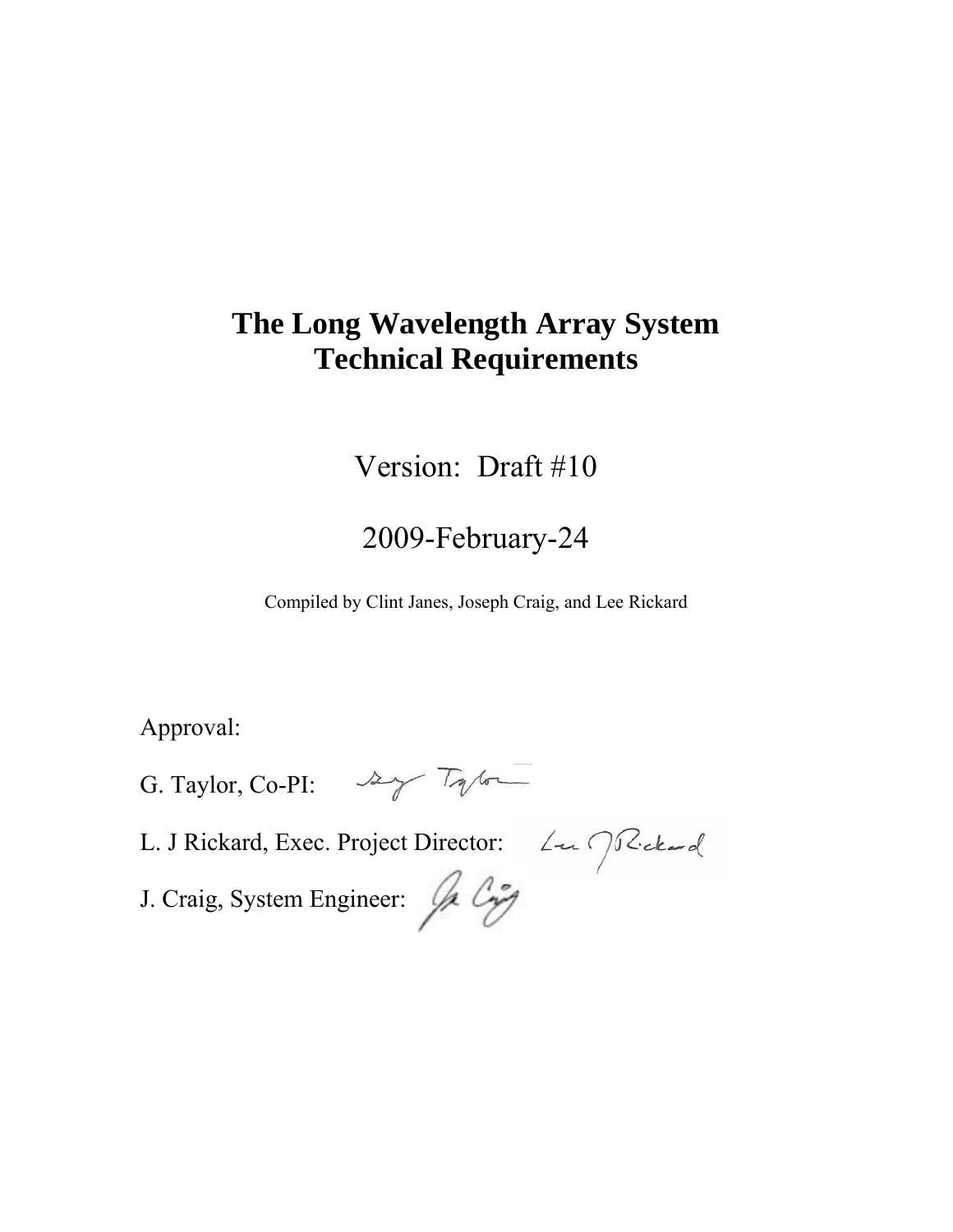## Change Record:

| Version   | Date             | Affected         | Ref                    | Remarks                         |
|-----------|------------------|------------------|------------------------|---------------------------------|
|           |                  | Section(s)       |                        |                                 |
| Draft #1  | 2007-07-25       | Original version |                        |                                 |
| Draft #2  | 2007-08-21       | Re-write         |                        | Bring more in<br>line with [4], |
|           |                  |                  |                        | other documents                 |
| Draft#3   | 2007-08-27       | All              | e-mail 2007-           | Incorporate SE's                |
|           |                  |                  | 08-23                  | comments                        |
| Draft #4  | 2007-10-10       | Table            | Sys Arch               | Added 2 tunings                 |
| Draft#5   | 2007-10-16       | All              | e-mail 2007-           | Incorporate SE's                |
|           |                  |                  | 10-12, Sta             | comments;                       |
|           |                  |                  | Arch V0.6,             | reference new                   |
|           |                  |                  | Sci Reqm Oct           | versions of Sci                 |
|           |                  |                  | 11                     | Reqm, Sta Arch.                 |
| Draft #6  | $2007 - 11 - 6$  | All              |                        | Respond to                      |
|           |                  |                  |                        | Review                          |
|           |                  |                  |                        | comments by                     |
|           |                  |                  |                        | Ellingson                       |
| Draft #7  | $2007 - 11 - 10$ | Table 1, 2       | SRD V2.1, 8<br>Nov '07 | Requirements<br>modified.       |
| Draft #8  | $2007 - 11 - 14$ | Table 2          | SRD V2.2, 13           | No. beams                       |
|           |                  |                  | Nove '07               | changed                         |
| Draft #9  | $2007 - 11 - 19$ | All              | e-mails                | Incorporate                     |
|           |                  |                  |                        | comments from                   |
|           |                  |                  |                        | Ellingson and                   |
|           |                  |                  |                        | Taylor                          |
| Draft #10 | 2009-02-24       | Table 1 (TR5A,   | <b>Station</b>         | Incorporate post-               |
|           |                  | 5B 10B, 11B,     | Architecture;          | <b>SRR ECNs and</b>             |
|           |                  | 13B, 14D1,       | ECN 01, 02,            | other memos                     |
|           |                  | 14E, 14F, 14G,   | 03, 04;                |                                 |
|           |                  | 16A, 16B, 18A,   | EN004; LWA             |                                 |
|           |                  | 20, 22, 24B,     | Memos 121 &            |                                 |
|           |                  | 24C, 25); Table  | 150; LWA               |                                 |
|           |                  | 2 (EN1C, 4A);    | Engineering            |                                 |
|           |                  | Table 3          | Memo                   |                                 |
|           |                  | (PA8B); Table    | <b>STD0004B</b>        |                                 |
|           |                  | $\overline{4}$   |                        |                                 |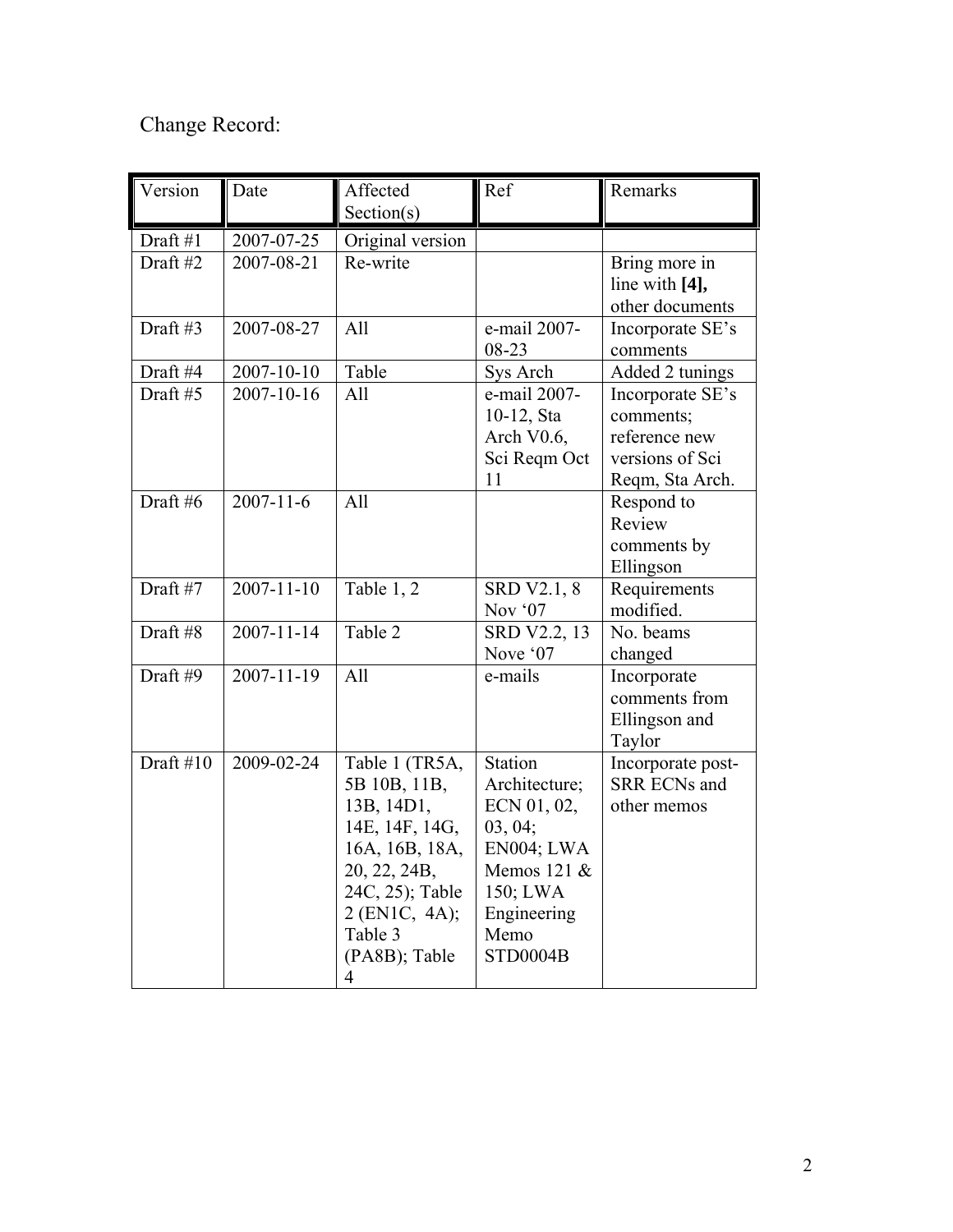#### **1. Purpose and Scope**

This document lists the technical, environmental, and product assurance requirements necessary for the LWA to perform the required science. The intent is for the system requirements to flow down from the scientific requirements **[1]** where ever possible, so that changes and shortfalls in meeting system requirements can be traced to a specific scientific requirement and the impact on science then assessed. In turn, the system requirements flow down to individual product specifications. The LWA Project is described in the LWA Overview **[2]**, and the Station Architecture document **[3,7].** 

Requirements are to be verified using inspection, analysis, test, or simulation during the design phase where possible, and during science commissioning where necessary. Where requirements are not met, Waivers (RFW) may be requested during the design phase and Deviations may be requested (RFD) during the verification and acceptance procedures. Temporary RFWs and RFDs are anticipated during the LWA-1+ preproduction construction phase. Verification of requirements and RFW and RFD procedures are described in the Product Assurance Requirements, Chapter 11 **[4]**.

#### Acronyms

| <b>BW</b>  | Bandwidth (frequency)                                              |
|------------|--------------------------------------------------------------------|
| DR         | Dynamic Range                                                      |
| <b>EMC</b> | Electromagnetic Compatibility                                      |
| <b>FOV</b> | Field of View                                                      |
| G.N.D.     | Galactic Noise Dominance                                           |
| LAS        | Largest Angular Scale                                              |
| <b>LWA</b> | Long Wavelength Array                                              |
| LWA-N      | LWA station; e.g., LWA-1 is Station No. 1                          |
| $LWA-1+$   | Initial pre-production construction phase consisting of LWA-1 plus |
|            | portions of LWA-2 and LWA-3                                        |
| LWIA-9     | Long Wavelength Intermediate Array with 9 antennas (min for        |
|            | calibration)                                                       |
| $LWIA-16$  | Long Wavelength Intermediate Array with 16 antennas (core)         |
| <b>MCS</b> | Monitor and Control System                                         |
| ns         | nanosecond                                                         |
| <b>RFI</b> | Radio Frequency Interference                                       |
| <b>RFD</b> | <b>Request for Deviation</b>                                       |
| <b>RWD</b> | Request for Waiver                                                 |
| <b>TBC</b> | To Be Confirmed                                                    |
| <b>TBD</b> | To Be Determined                                                   |
| Z          | Zenith angle; <i>i.e.</i> , angle measured from zenith             |

1.2 Definitions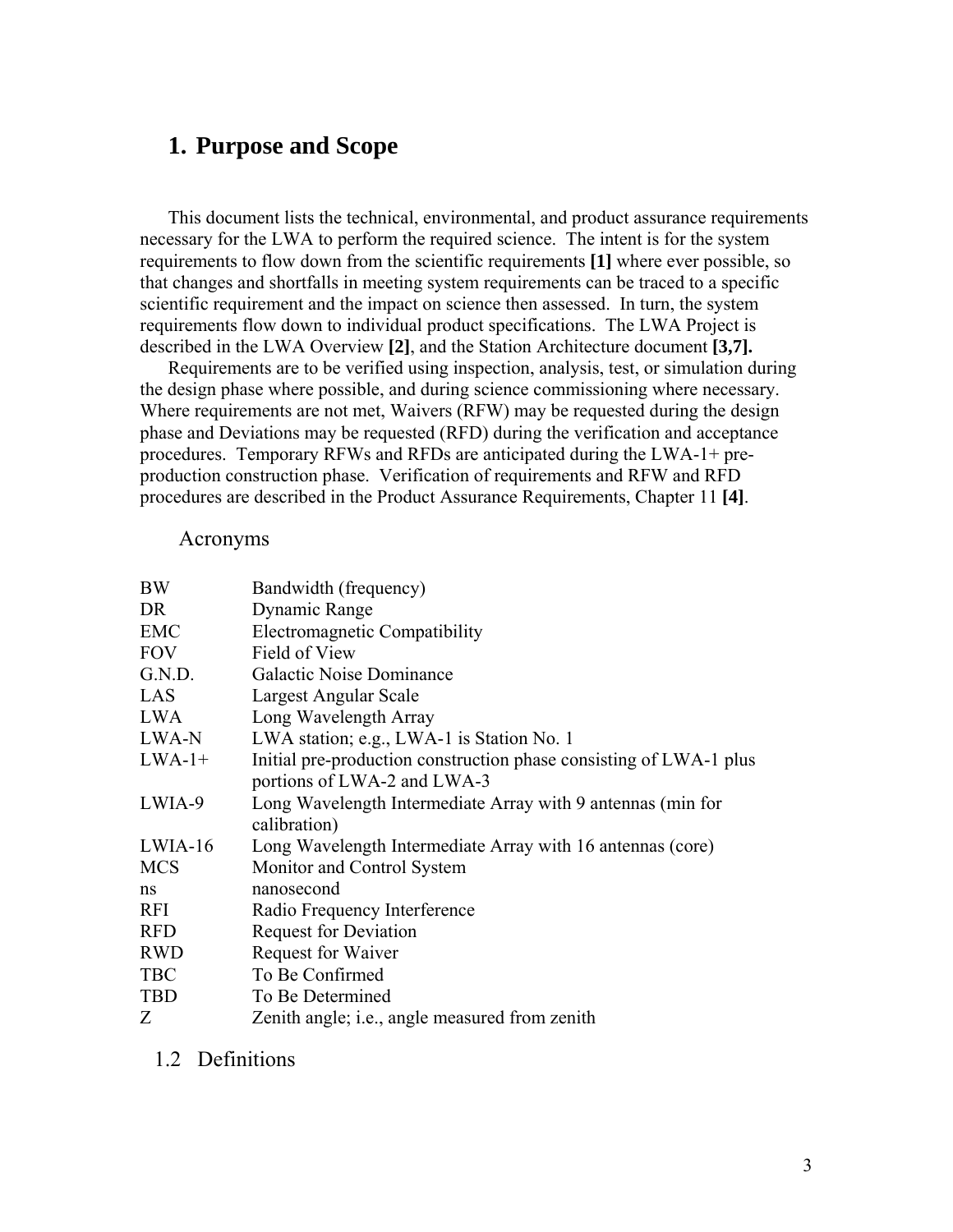- **Science Requirements**: Physical metrics such as # of beams, bandwidth, timefrequency resolution, etc. that must be achieved to meet science goals
- **Calibration Requirements:** Physical metrics to meet calibration goals.
- **Operations Requirements:** Physical metrics to meet operations goals
- **Technical Requirements**: Architecture- & design-independent engineering metrics such as station dimensions, receiver temperature, dynamic range, etc. that are needed to meet:
	- Science requirements
	- Calibration requirements
	- Operations requirements
	- "Best practice" engineering requirements (e.g., environmentals)
	- Program requirements; e.g., cost, timeframe, other resource constraints
- **Specifications**: Technical requirements further constrained initially by a choice of architecture, and ultimately by performance/cost studies.

#### 1.3 Requirements numbering

Requirements are given an alphanumeric ID to aid tracking to parent and subordinate requirements. The form is XX-N-R where

- XX designates the type of requirement (TR is "technical requirement", PA is "product assurance", and EN is "environmental"),
- N is an alphanumeric identifier consisting of a serial number and, in some cases, a letter where a requirement has multiple parts, and
- R designates revision level. All requirements start at revision level A; revision letters are A understood in this document and not shown.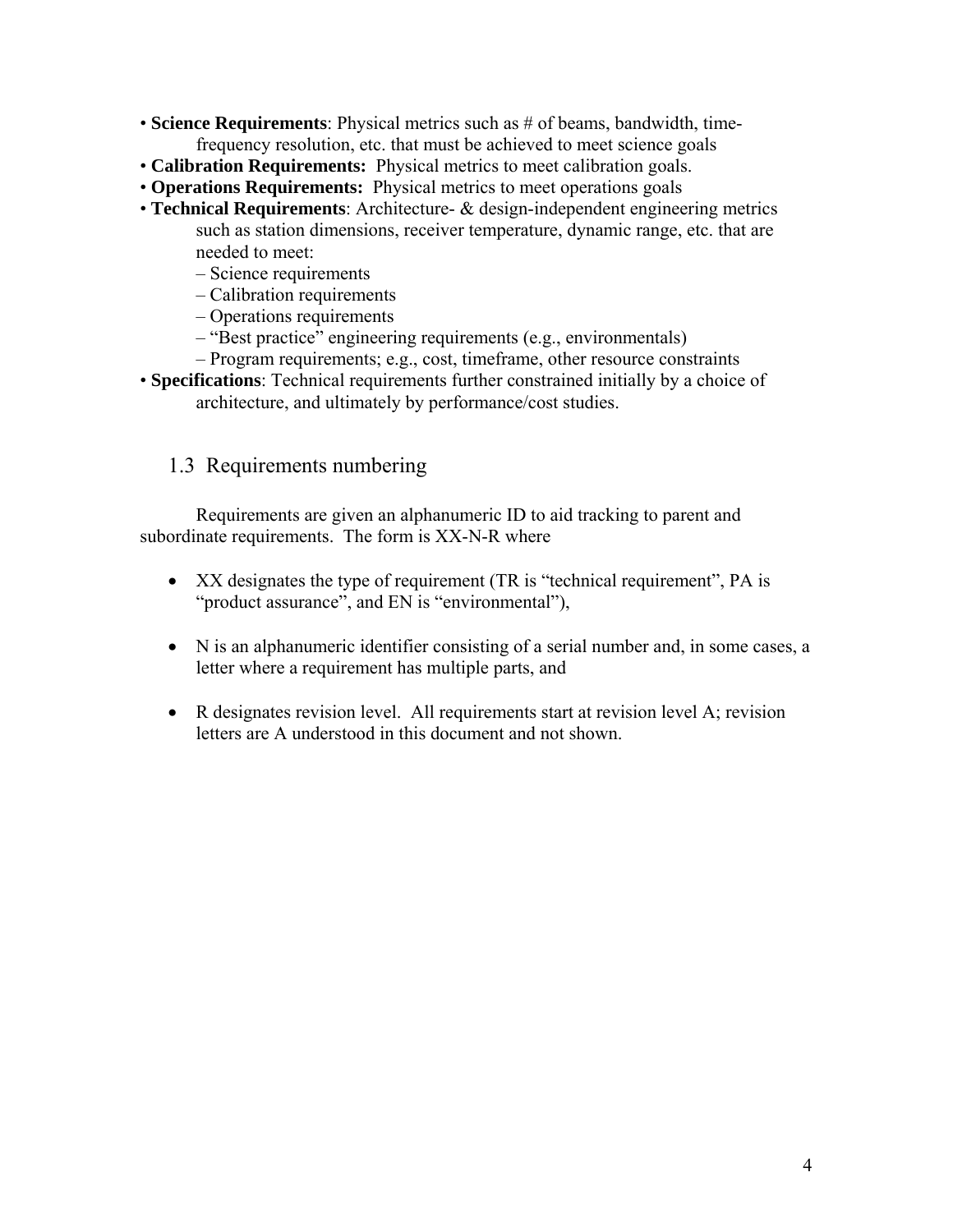#### **2. System Technical Requirements (Table 1)**

| <b>Number</b> | Requirement                                    | <b>Value</b> (for $[v_{min, v_{max}}]$ when | <b>Science Requirement</b> [1]              | <b>Construction</b> |                             |
|---------------|------------------------------------------------|---------------------------------------------|---------------------------------------------|---------------------|-----------------------------|
|               |                                                | stated)                                     |                                             |                     | Phase Impacted <sup>1</sup> |
| $TR-1A$       | Min Frequency Range <sup>2</sup> , $v_1$       | 20 MHz Required                             | $[1]$                                       |                     | all                         |
|               |                                                | 3 MHz Desired                               | $[1]$                                       |                     |                             |
| $TR-1B$       | Max Frequency Range <sup>2</sup> , $v_u$       | 80 MHz Required                             | $[1]$                                       |                     | all                         |
|               |                                                | 88 MHz Desired                              |                                             |                     |                             |
| $TR-2$        | Instantaneous BW per beam,                     | 8 MHz Required                              | $[1]$                                       |                     |                             |
|               | $\Delta v_{\rm max}$                           | 50 MHz Desired                              |                                             |                     |                             |
|               |                                                | 50 MHz Required for Solar                   | $[1]$                                       |                     | II, III                     |
|               |                                                | Beam in core stations                       |                                             |                     |                             |
|               |                                                | 8 MHz Required                              | $[1]$                                       |                     | II, III                     |
|               |                                                | >50 MHz Desired                             |                                             |                     |                             |
| $TR-3$        | Minimum channel width, $\Delta v_{\text{min}}$ | $\leq$ 100 Hz Required                      | $[1]$                                       |                     | all                         |
|               |                                                | 10 Hz Desired                               |                                             |                     |                             |
| <b>TR-4</b>   | Angular Resolution @ 80 MHz,                   | Not applicable to single station            | If outriggers can be used, then $\leq 16$ " |                     |                             |
|               | $\theta$                                       |                                             | is desired to reduce confusion.             |                     |                             |
|               |                                                | TBC (See Table 4)                           | $[1]$                                       |                     | $\mathbf{I}$                |
|               |                                                | $\leq$ ?' Required                          | $[1]$                                       |                     | III                         |
|               |                                                | $\leq$ 1" Desired                           |                                             |                     |                             |
| TR-5A         | Minimum Temporal Resolution,                   | 0.1 ms Required                             | [1]; driven by pulsar observations          |                     | all                         |
|               | narrowband, $\Delta \tau_N^3$                  | $< 0.1$ ms Desired                          |                                             |                     |                             |

<span id="page-4-2"></span><span id="page-4-1"></span><span id="page-4-0"></span><sup>&</sup>lt;sup>1</sup> Construction phases currently include I: LWA-1+ (LWA-1 plus optional outriggers), II: LWIA-9 and LWIA-16, and III: the full LWA<br><sup>2</sup> Domain Requirements [3]. These are requirements which say over what domain other requ frequency, and space, where space implies pointing direction.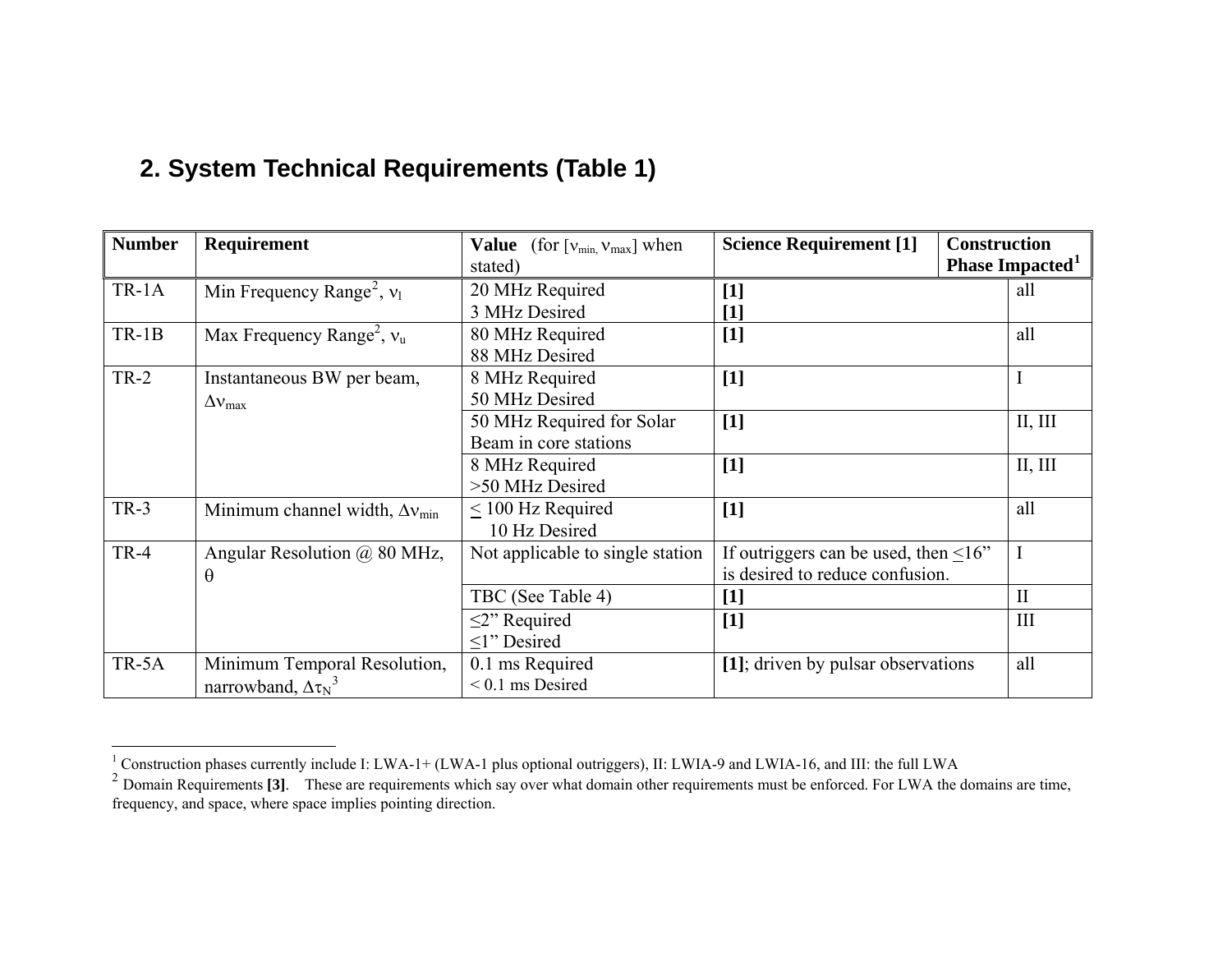| $TR-5B$       | Minimum Temporal Resolution,        | 13 nsec                                    | [7]; Inverse of 78 MHz max BW | all          |
|---------------|-------------------------------------|--------------------------------------------|-------------------------------|--------------|
|               | wideband, $\Delta \tau w^4$         |                                            | from TBW                      |              |
| <b>TR-6</b>   | Primary Beam HPBW, PBW @            | $2^{\circ}$ Required                       | $[1]$                         | all          |
|               | <b>80 MHz</b>                       | $>2^{\circ}$ Desired                       |                               |              |
| $TR-7$        | Largest Angular Scale, LAS @        | TBC (see Table 4)                          | $[1]$                         | $\mathbf{I}$ |
|               | <b>80 MHz</b>                       | 1 <sup>°</sup> Required                    | $[1]$                         | III          |
|               |                                     | 2 <sup>°</sup> Desired                     |                               |              |
| TR-8A         | <b>Longest Baseline</b>             | TBC (see Table 4)                          | $[1]$                         | $\mathbf{I}$ |
|               |                                     | 400 km Required                            | $[1]$                         | III          |
|               |                                     | 600 km Desired                             |                               |              |
| TR-8B         | <b>Shortest Baseline</b>            | TBC (see Table 4)                          | $[1]$                         | $\mathbf{I}$ |
|               |                                     | 200 m Required                             | $[1]$                         | III          |
|               |                                     | 100 m Desired                              |                               |              |
| <b>TR-9</b>   | Sensitivity <sup>4</sup> , $\sigma$ | 25 mJy Required                            | $[1]$                         |              |
|               |                                     | TBC (See Table 4)                          | $[1]$                         | $\mathbf{I}$ |
|               |                                     | 1 mJy Required                             | $[1]$                         | III          |
|               |                                     | $\leq$ 1 mJy Desired                       |                               |              |
| <b>TR-10A</b> | <b>T</b> <sub>SYS</sub>             | Some degree of galactic noise              | [1], [7], [5]                 |              |
|               |                                     | dominance (GND) required;                  |                               |              |
|               |                                     | $\geq 6$ dB below GND required             |                               |              |
|               |                                     | $\geq 6$ dB below GND required             | $[7]$ ; 3.2, $[5]$            | II, III      |
|               |                                     | >10 dB below GND desired                   |                               |              |
| <b>TR-10B</b> | Dipole sidelobe performance         | Sidelobes $\leq$ 15 dB                     | Needed for dynamic range      | all          |
| <b>TR-11A</b> | Polarization                        | Dual circular for each tuning <sup>5</sup> | $[1]$                         | all          |
| <b>TR-11B</b> | Polarization isolation              | $\geq$ 10 dB Required                      | $[1]$                         | all          |
|               |                                     | >20 dB Desired                             |                               |              |

<sup>3</sup> Wideband and Narrowband are explained in [7], 4.5.1 & 4.5.2, but basically data taking is halted with Wideband while data are readout, while Narrowband runs continuously albeit at less bandwidth.

<span id="page-5-0"></span><sup>4</sup> See Science Requirements for more detail

<span id="page-5-1"></span> $<sup>5</sup>$  See TR-13B</sup>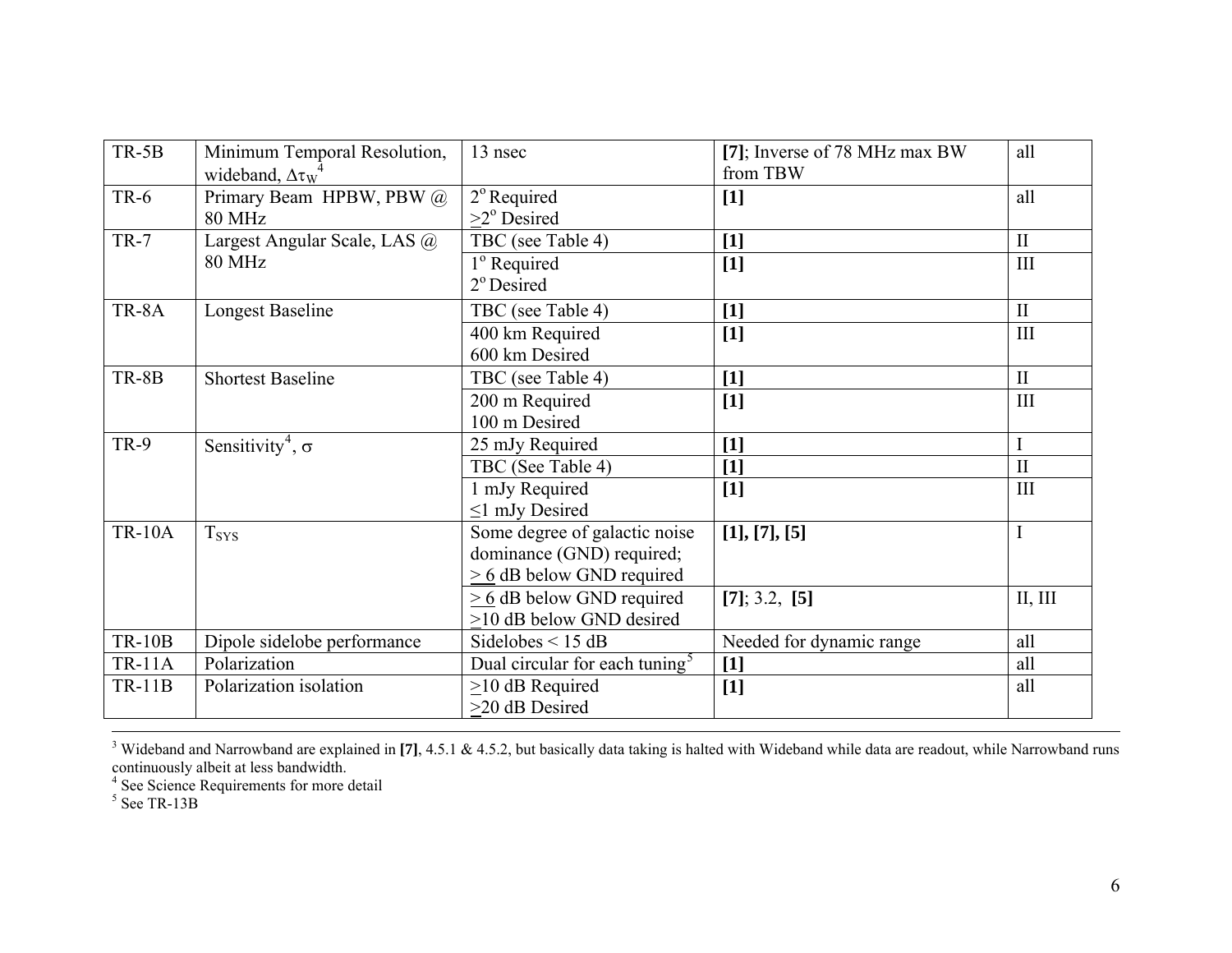| <b>TR-11C</b>  | Dipoles per stand                      | Two                          | Implied by polarization requirement | all          |
|----------------|----------------------------------------|------------------------------|-------------------------------------|--------------|
| TR-12          | Zenith Angle Coverage <sup>6</sup> , Z | $\leq$ 74 $\degree$ required | $[1]$ , section 4.1.3               | all          |
|                |                                        | $\leq 80^{\circ}$ desired    |                                     |              |
| <b>TR-13A</b>  | Simultaneous fully independent         | 3 Required                   | [1], [8]                            |              |
|                | spatial and frequency beams            | $4^7$ Required               | [1], [8]                            | II&III       |
|                |                                        | >7 Desired                   |                                     |              |
|                |                                        |                              |                                     |              |
|                |                                        |                              |                                     |              |
|                |                                        |                              |                                     |              |
| $TR-13B$       | Frequency tunings per beam, $N_t$      | 2 Required                   | [8]                                 | all          |
| <b>TR-14A</b>  | Configuration                          | 2D array                     | $[1]$                               | all          |
|                |                                        |                              |                                     |              |
| $TR-14B$       | Geometry                               | 1 station $+$ 2 partially-   | $[1]$                               | $\bf{I}$     |
|                |                                        | populated "outriggers"       |                                     |              |
|                |                                        | $9 - 16$ stations            |                                     | $\mathbf{I}$ |
|                |                                        | 53 stations Required         | $[1]$                               | III          |
|                |                                        | >53 stations Desired         |                                     |              |
| <b>TR-14D</b>  | Number of stands per station, $N_a$    | $\geq$ 256                   | Calibrate-ability [3, 6], 2.2       | all          |
| <b>TR-14D1</b> | Number of stands in $LWA-1+$           | 4 Required                   | Primarily dependent on budget       |              |
|                | "outriggers"                           | 128 Desired                  |                                     |              |

<span id="page-6-0"></span> $6$  The goal of this requirement is to be sure that we can do some science at low zenith angles. We realize that there will be reduced sensitivity at such large angles from zenith but that can be compensated for by longer integration times where appropriate.

<span id="page-6-1"></span> $<sup>7</sup>$  Fourth beam is wide-bandwidth solar beam; only required in core stations.</sup>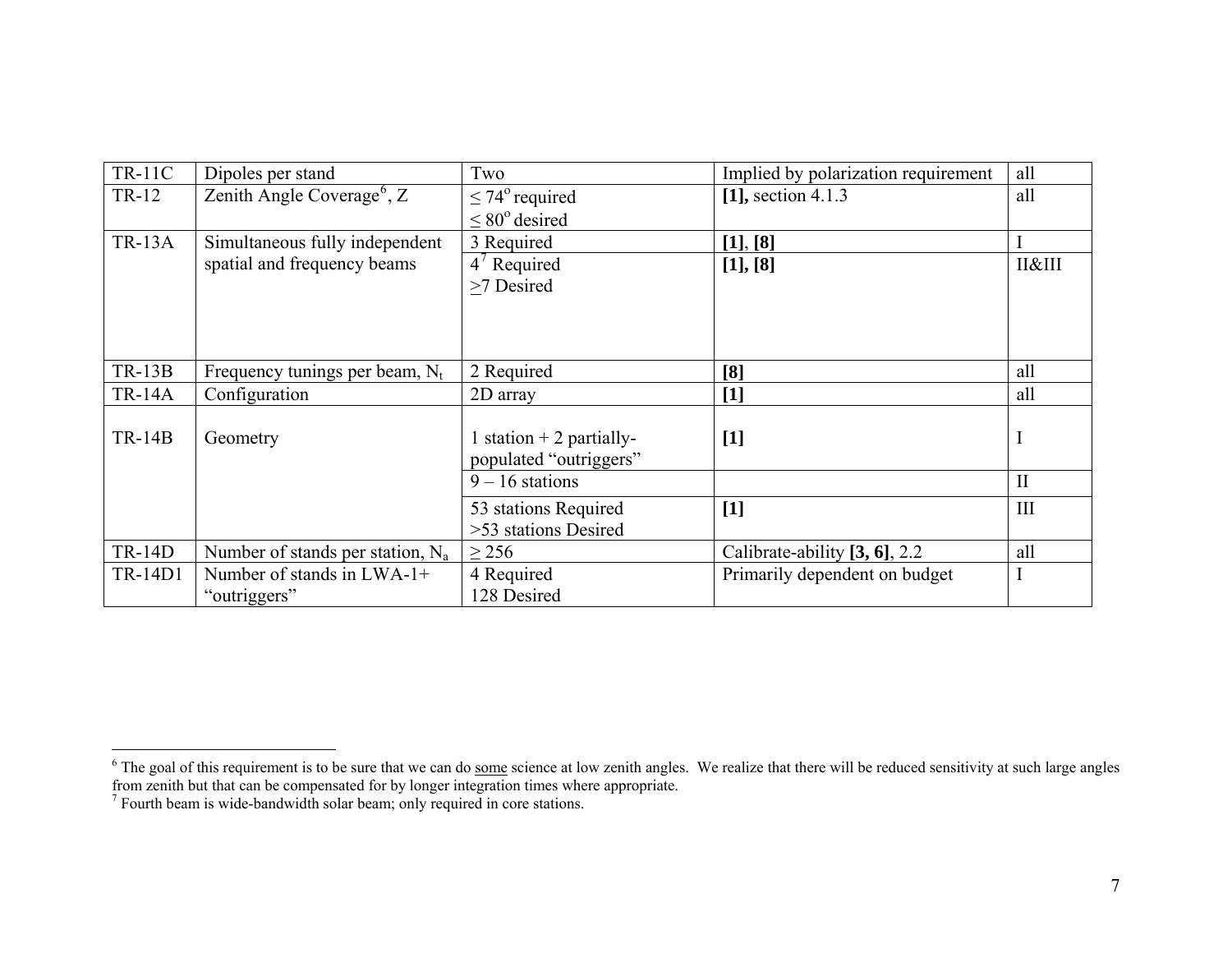| <b>TR-14E</b> | <b>Station dimensions</b>         | Elliptical, 140 m major axis,<br>120 m minor axis, so that array<br>is $120 \text{ m} \times 100 \text{ m}$ and fence<br>standoff is 10 m.<br>A station footprint of 120m x<br>120m is accepted for 'current'<br>sites VL, NA, HS, HM, and<br>MA, with a fence standoff<br>distance of 5 m (maximum<br>array size of 110m x 100m) | Constrained by TR-6, [3], 2.2                                    | all |
|---------------|-----------------------------------|-----------------------------------------------------------------------------------------------------------------------------------------------------------------------------------------------------------------------------------------------------------------------------------------------------------------------------------|------------------------------------------------------------------|-----|
| <b>TR-14F</b> | Stand layout                      | Minimize maximum sidelobe<br>over sky                                                                                                                                                                                                                                                                                             | [3], [9]                                                         | all |
| <b>TR-14G</b> | Dipole alignment                  | Perpendicular within $\overline{10^{\circ}}$ and<br>one aligned to true north<br>within $10^{\circ}$                                                                                                                                                                                                                              | Support polarization requirement<br>and beam pointing; [10]      | all |
| TR-15         | Lifetime                          | Maintainability for $\geq$ 15 years                                                                                                                                                                                                                                                                                               | [1], [4], Chapter 5 & 7                                          | all |
| <b>TR-16A</b> | Operations                        | User friendly, open                                                                                                                                                                                                                                                                                                               | $[1]$                                                            | all |
| <b>TR-16B</b> | <b>Automatic Recovery</b>         | System will recover from<br>power fluctuations without<br>operator intervention                                                                                                                                                                                                                                                   |                                                                  | all |
| TR-17         | (Reserved)                        |                                                                                                                                                                                                                                                                                                                                   |                                                                  |     |
| <b>TR-18A</b> | Time base                         | Accurate to within 50 nsec of<br><b>UTC</b>                                                                                                                                                                                                                                                                                       | To support $\Delta t$ and real time sync at<br>station; [3], [5] | all |
| TR-19         | Max integration time <sup>2</sup> | 8 h                                                                                                                                                                                                                                                                                                                               | Implied by sensitivity requirement                               | all |
| <b>TR-20</b>  | Rapid Mode switching              | 2 sec                                                                                                                                                                                                                                                                                                                             | $T_{O,setup}$ in [11]                                            | all |
| <b>TR-21</b>  | Monitor & Control                 | Remote operation, diagnosis                                                                                                                                                                                                                                                                                                       | [3], 6                                                           | all |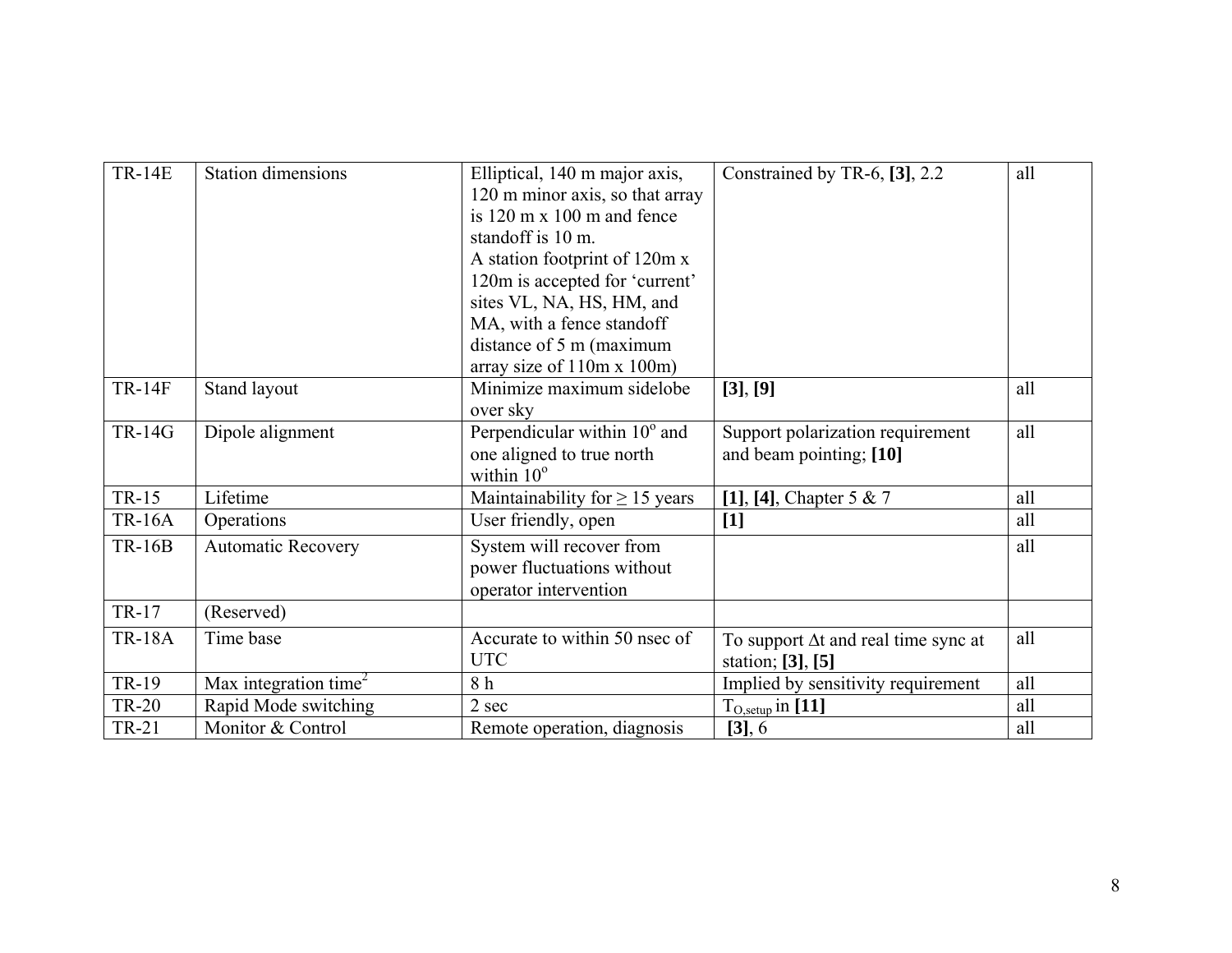| <b>TR-22</b>  | Data Aggregation and<br>Communication | 576 Mbps for data, $\geq$ 48 kbps<br>bidirectional for MCS, all on<br>single fiber.                     | [3], [7], [8]                |                |
|---------------|---------------------------------------|---------------------------------------------------------------------------------------------------------|------------------------------|----------------|
|               |                                       | 1.92 Gbps for data, $\geq$ 48 kbps<br>bidirectional for MCS, all on<br>single fiber.                    | [3], [7], [8]                | II, III        |
| <b>TR-23</b>  | Calibration, ionosphere               | Remove refractive effects of<br>ionosphere for aperture<br>synthesis imaging                            | $[3]$ , 9.1                  | II, III        |
| <b>TR-24A</b> | RFI mitigation                        | Ability to observe in presence<br>of RFI                                                                | $[3]$ , 9.3; [4], Chapter 5. | all            |
| <b>TR-24B</b> | Linearity                             | $IP1dB > -39dBm$<br>$HP3 > -22$ dBm                                                                     | $[12]$                       | 1              |
|               |                                       | Electronics to be linear in<br>presence of strong RFI                                                   |                              | <b>П&amp;Ш</b> |
| <b>TR-24C</b> | Electromagnetic Compatibility         | RF from LWA electronics or<br>cable system not to interfere<br>with EVLA or cause self-<br>interference | [4]                          | all            |
| <b>TR-25</b>  | <b>Observing Modes</b>                | Described in [1]                                                                                        | $[1]$                        | all            |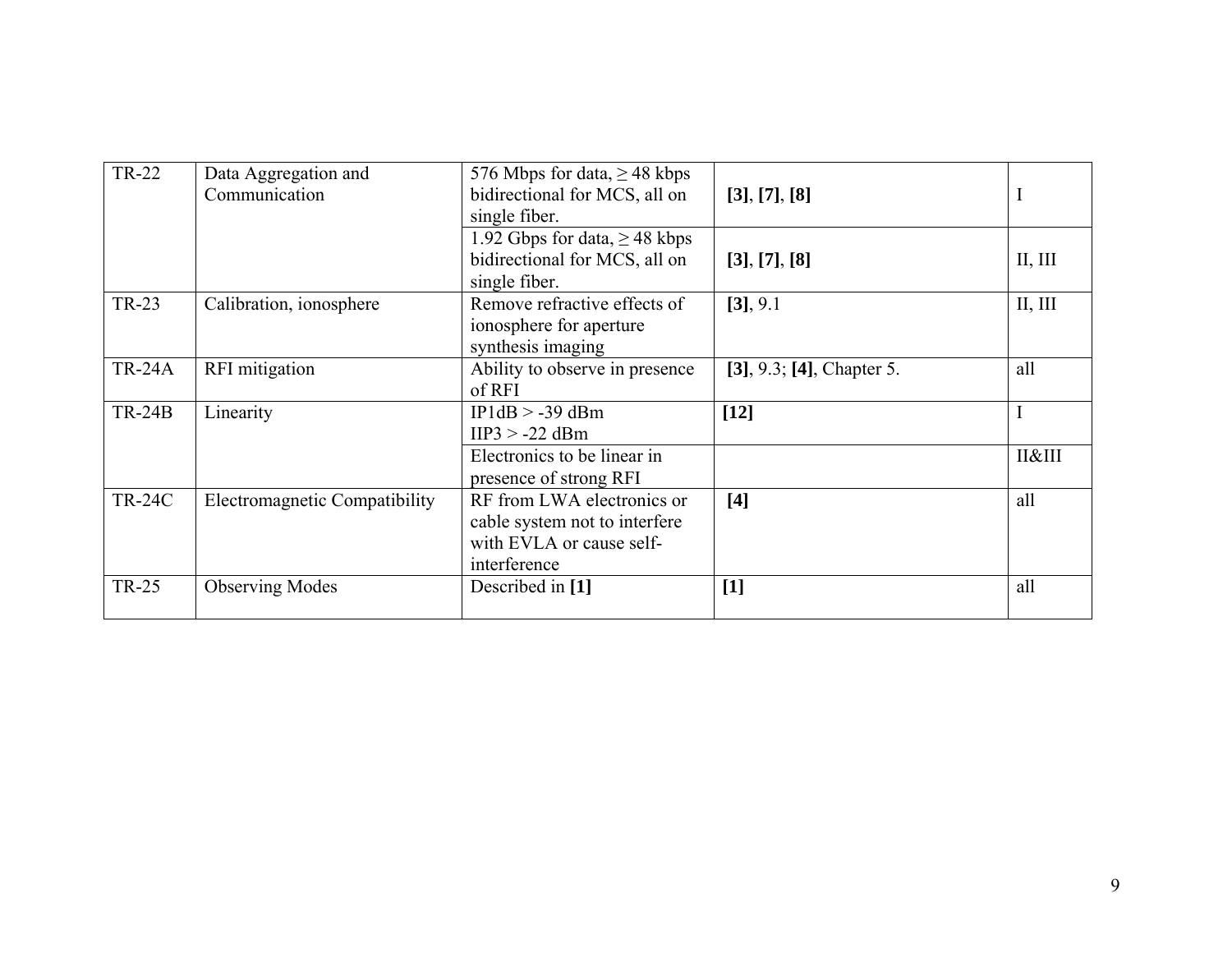# **3. System Environmental Requirements (Table 2).[8](#page-9-0)**

| $EN-1A$ | <b>Outside Temperature</b> | Equipment exposed to weather<br>shall operate normally in<br>temperatures of -20 F to 110 F                                                                                                                                                                             | [4] Chapter 9 | all |
|---------|----------------------------|-------------------------------------------------------------------------------------------------------------------------------------------------------------------------------------------------------------------------------------------------------------------------|---------------|-----|
|         |                            | with daily temperature swings<br>as high as 55 F                                                                                                                                                                                                                        |               |     |
| $EN-1B$ | Temperature survival       | Survive temperatures from -50<br>F to 122 F.                                                                                                                                                                                                                            | [4] Chapter 9 | all |
| $EN-1C$ | Inside Temperature change  | Inside temperature shall be<br>maintained at a setpoint $+/- 5F$                                                                                                                                                                                                        | [4] Chapter 9 | all |
| $EN-1D$ | Inside Temperature         | Set point shall be adjustable<br>from 65 $F$ to 75 $F$                                                                                                                                                                                                                  | [4] Chapter 9 | all |
| $EN-2A$ | Precipitation              | Equipment exposed to the<br>weather shall survive without<br>damage: Rain falling at the rate<br>of up to $6''/hr$ ; A single rainfall<br>of up to 2"; A snowfall of up<br>to 2'; Hail up to 1 cm in<br>diameter; Ice loading of up to<br>1" followed by a 35 mph wind. | [4] Chapter 9 | all |
| $EN-2B$ | Precipitation drainage     | Site drainage shall provide for<br>a 2" rain over a 20 minute<br>period                                                                                                                                                                                                 | [4] Chapter 9 | all |

<span id="page-9-0"></span>8 From **[4]**, Chapter 9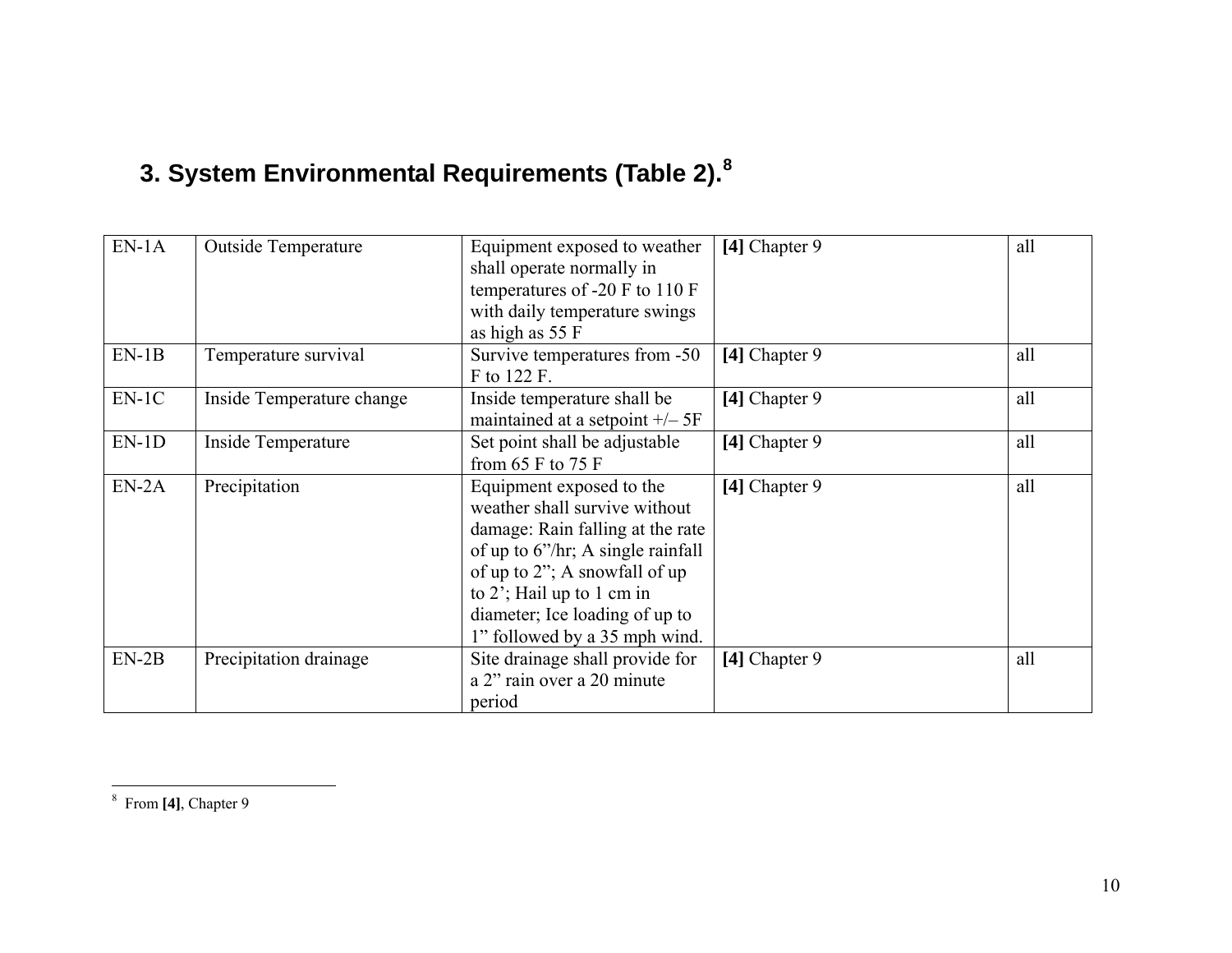| $EN-3A$ | Relative humidity outside  | Equipment exposed to the<br>weather shall operate normally<br>in RH of 10% to 90%                                                                                                                                                                                                                                                        | [4] Chapter 9 | all |
|---------|----------------------------|------------------------------------------------------------------------------------------------------------------------------------------------------------------------------------------------------------------------------------------------------------------------------------------------------------------------------------------|---------------|-----|
| $EN-3B$ | Relative humidity survival | Survive RH of 5% to 99%.                                                                                                                                                                                                                                                                                                                 | [4] Chapter 9 | all |
| $EN-3C$ | Relative humidity inside   | Not permitted to fall below<br>20% in shelter                                                                                                                                                                                                                                                                                            | [4] Chapter 9 | all |
| $EN-4A$ | Wind                       | All structures at LWA shall be<br>designed according to the<br>requirements of the publication<br>ASCE 7-05 of the American<br>Society of Civil Engineers,<br>"Minimum Design Loads for<br>Buildings and Other<br>Structures", using 90 MPH<br>nominal design 3-second gust<br>wind speeds at 33 ft above<br>ground Exposure C category. | [4] Chapter 9 | all |
| $EN-4B$ | Wind erosion               | Structures shall be protected<br>from wind erosion.                                                                                                                                                                                                                                                                                      | [4] Chapter 9 | all |
| $EN-5$  | Dust                       | The shelter shall reduce the<br>particulate count to $\leq 200,000$<br>particles per cubic foot of a<br>size 0.5 micron and larger, or<br>1000 particles per cubic foot of<br>a size 5.0 micron and larger.                                                                                                                              | [4] Chapter 9 | all |
| $EN-6$  | Solar UV                   | Equipment exposed to solar<br>radiation shall be selected that<br>have a lifetime of 15 years.                                                                                                                                                                                                                                           | [4] Chapter 9 | all |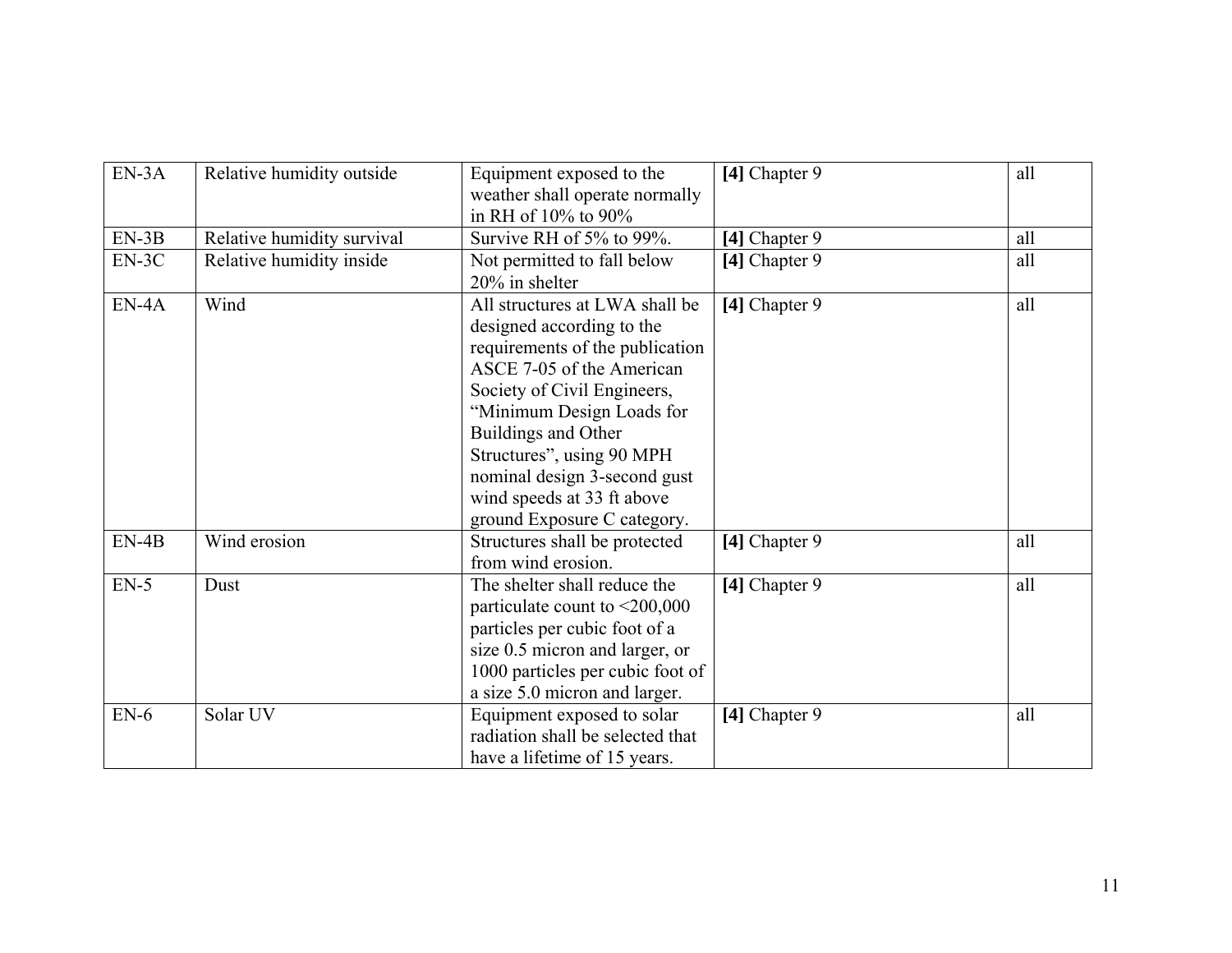| $EN-7A$ | Fauna      | The LWA site shall be            | [4] Chapter 9 | all |
|---------|------------|----------------------------------|---------------|-----|
|         |            | protected by a fence selected to |               |     |
|         |            | defend against cattle and        |               |     |
|         |            | antelope, with at least one 12'  |               |     |
|         |            | metal and hinged gate.           |               |     |
|         |            | Outside cables shall be          |               |     |
|         |            | protected by plastic conduit.    |               |     |
|         |            | Conduit entries shall be sealed. |               |     |
|         |            | Crawl spaces, crevices, voids    |               |     |
|         |            | shall be avoided. Where          |               |     |
|         |            | unpreventable, ingress shall be  |               |     |
|         |            | blocked by screens or gnaw-      |               |     |
|         |            | resistant materials to keep out  |               |     |
|         |            | insects and bats. There shall    |               |     |
|         |            | be no overhangs on the shelter   |               |     |
|         |            | or other buildings.              |               |     |
| $EN-7B$ | Fauna      | The outside structures shall     | [4] Chapter 9 | all |
|         |            | survive without damage the       |               |     |
|         |            | alighting of a 4 lb bird.        |               |     |
| $EN-8$  | Flora      | Spiny plants that can cause      | [4] Chapter 9 | all |
|         |            | injury shall be cleared from     |               |     |
|         |            | walkways.                        |               |     |
| $EN-9$  | Seismology | LWA equipment shall survive      | [4] Chapter 9 | all |
|         |            | without damage horizontal and    |               |     |
|         |            | vertical accelerations to be     |               |     |
|         |            | expected in a magnitude 3.5      |               |     |
|         |            | earthquake as rated by USGS.     |               |     |
| $EN-10$ | Lightning  | Equipment shall be protected     | [4] Chapter 9 | all |
|         |            | IAW NFPA 760 or other more       |               |     |
|         |            | stringent standard               |               |     |
|         |            |                                  |               |     |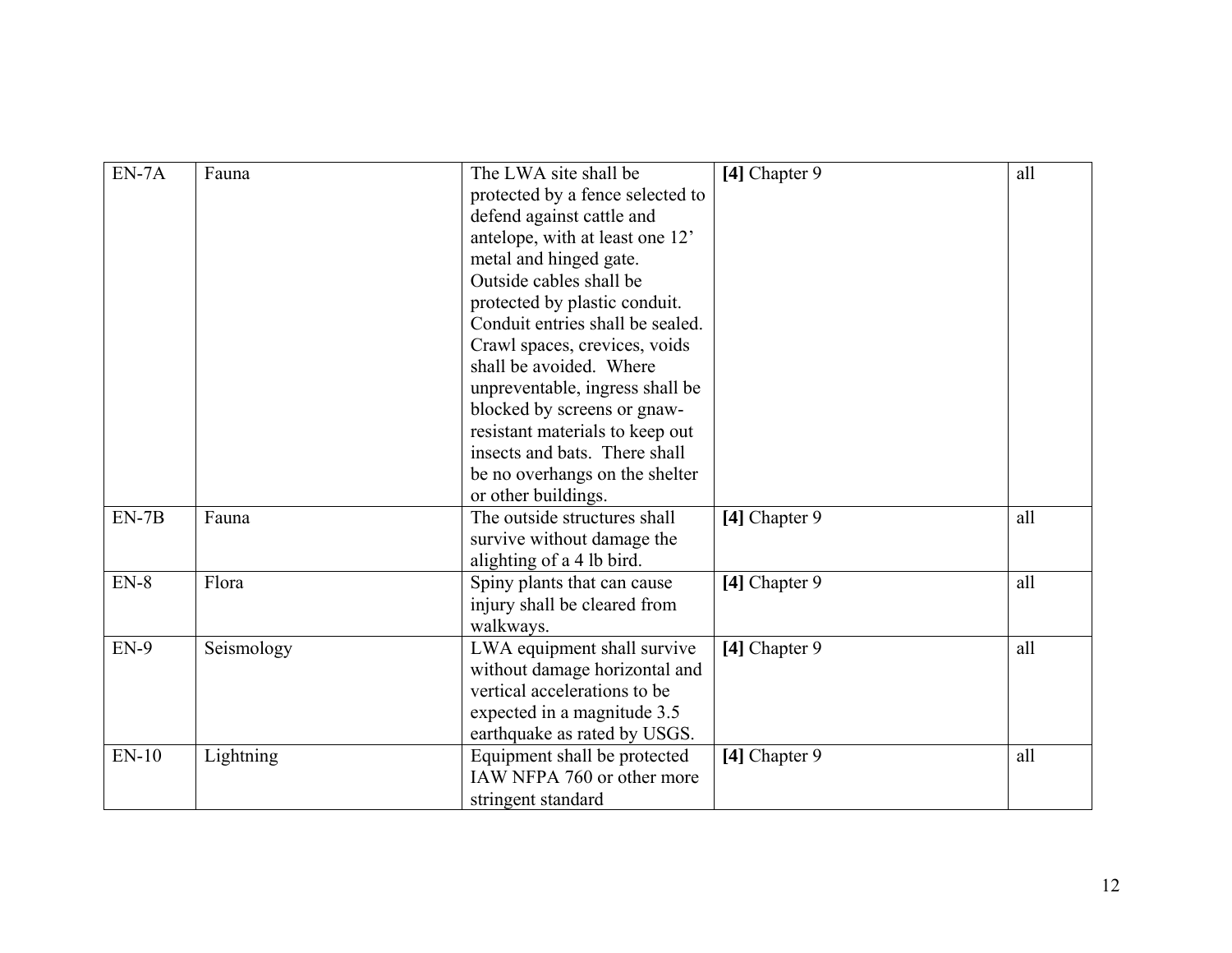| FN. | Environment | power<br>equipment<br>tor<br>Select | $\sim$<br>$\sim$<br>hapter<br>ıд | alı |
|-----|-------------|-------------------------------------|----------------------------------|-----|
|     |             | $\sim$<br>aticiency.                |                                  |     |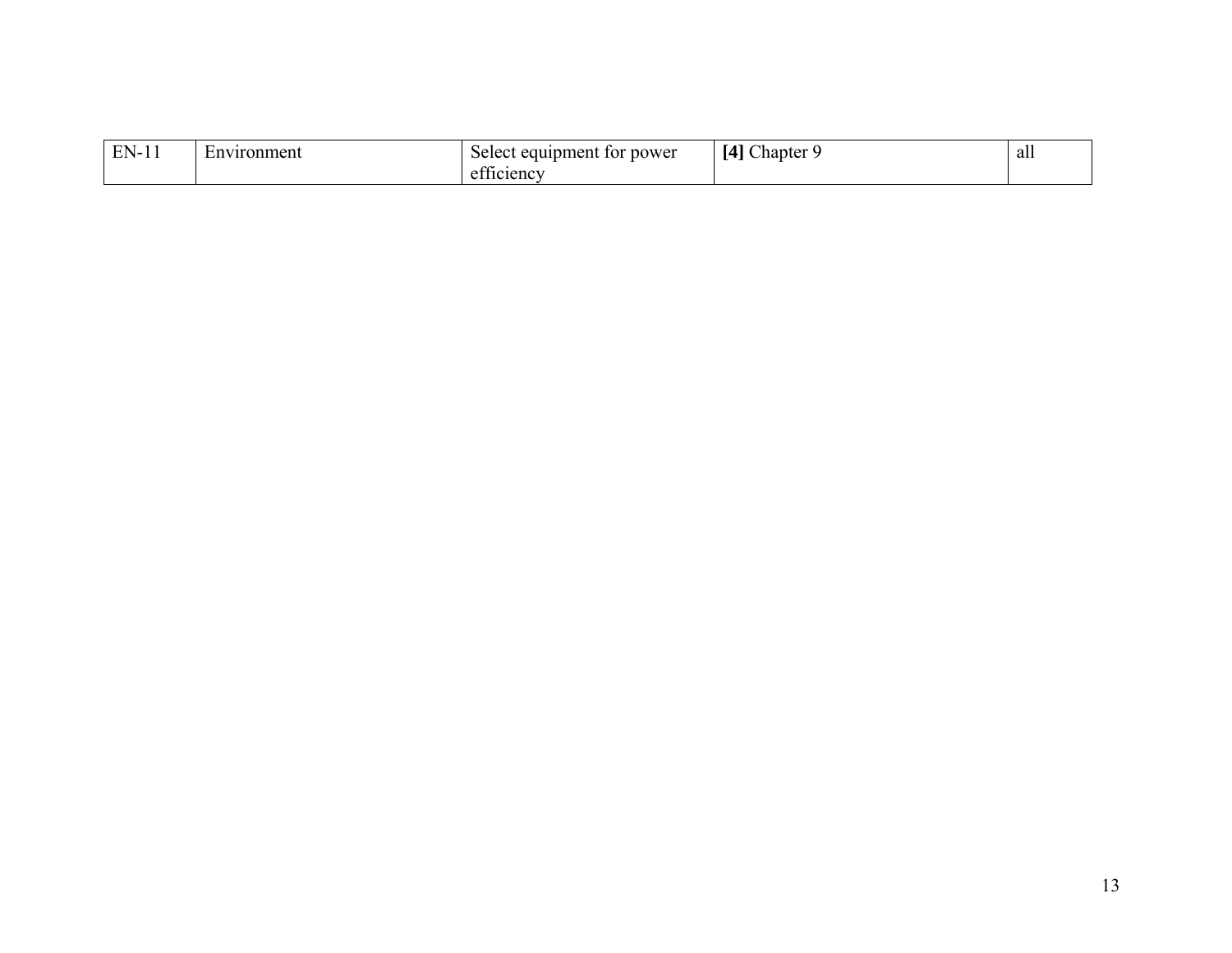### **4. System Product Assurance Requirements (Table 3)[9](#page-13-0)**

| $PA-1$ | PA program                                   | The project shall conduct a                                                                                                                                                                                                                 | [4] Chapter 1 | all |
|--------|----------------------------------------------|---------------------------------------------------------------------------------------------------------------------------------------------------------------------------------------------------------------------------------------------|---------------|-----|
|        |                                              | Product Assurance Program                                                                                                                                                                                                                   |               |     |
| $PA-2$ | Documentation                                | LWA documentation shall be<br>sufficient to facilitate<br>understanding, procurement,<br>qualification, maintenance (to<br>include repair), operation,<br>revision, and even duplication<br>of the design at a later date, if<br>necessary. | [4] Chapter 2 | all |
| $PA-3$ | <b>Configuration Management</b>              | LWA products shall be<br>uniquely identified and labeled                                                                                                                                                                                    | [4] Chapter 3 | all |
| $PA-4$ | Pre-production reviews                       | An SSR, PDR, and CDR shall<br>be conducted for each<br>construction phase                                                                                                                                                                   | [4] Chapter 4 | all |
| $PA-5$ | Design practice                              | Good design and workmanship<br>practice as defined in various<br>industry standards                                                                                                                                                         | [4] Chapter 5 | all |
| $PA-6$ | <b>Electrostatic Discharge</b><br>protection | Work places shall establish<br>ESD procedures, as necessary                                                                                                                                                                                 | [4] Chapter 5 | all |
| $PA-7$ | <b>Interface Control Documents</b>           | ICDs shall define interfaces<br>between products as required<br>by System Engineer                                                                                                                                                          | [4] Chapter 6 | all |

<span id="page-13-0"></span><sup>&</sup>lt;sup>9</sup> Since LWA-1+ is a pre-production construction phase, PA requirements may need to be modified; see Overview section of Product Assurance document [4].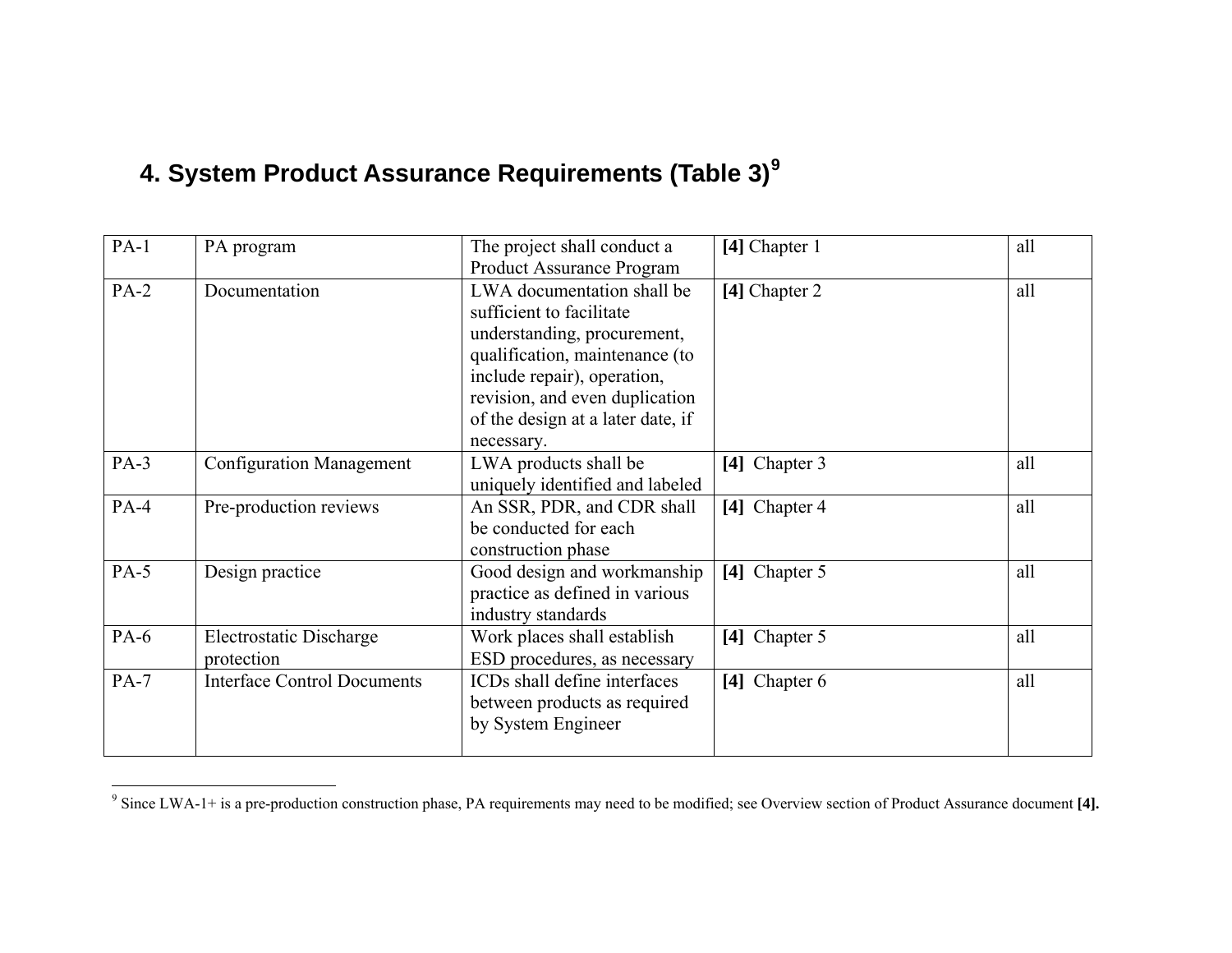| PA-8A        | Reliability                 | Maximize reliability through     | [4] Chapter 7        | all |
|--------------|-----------------------------|----------------------------------|----------------------|-----|
|              |                             | design, workmanship,             |                      |     |
|              |                             | inspection, calibration,         |                      |     |
|              |                             | maintainability                  |                      |     |
| $PA-8B$      | <b>MTBF</b>                 | Requirements suggested in [4]    | [4]                  | all |
| $PA-9$       | Manufacturing procedures    | Adequate reviews, SoWs,          | [4] Chapter 10       | all |
|              |                             | specifications shall be prepared |                      |     |
| <b>PA-10</b> | Verification and acceptance | All requirements are to be       | [4] Chapter 11       | all |
|              |                             | verified. Each unit to be        |                      |     |
|              |                             | accepted                         |                      |     |
| PA-11        | Shipping and storage        | All equipment to be designed     | [4] Chapter 12       | all |
|              |                             | to survive shipping and storage  |                      |     |
|              |                             | requirements                     |                      |     |
| PA-12        | Safety                      | Safety hazards to be             | [4] Chapter 13       | all |
|              |                             | minimized and those              |                      |     |
|              |                             | remaining identified             |                      |     |
| PA-13        | Equipment safety            | Shelter shall self-protect:      | [4] Chapter 13 and 8 | all |
|              |                             | Power shall be shut off in the   |                      |     |
|              |                             | event of fire or HVAC failure    |                      |     |
|              |                             | independent of computer          |                      |     |
|              |                             | software, and remote             |                      |     |
|              |                             | notification provided            |                      |     |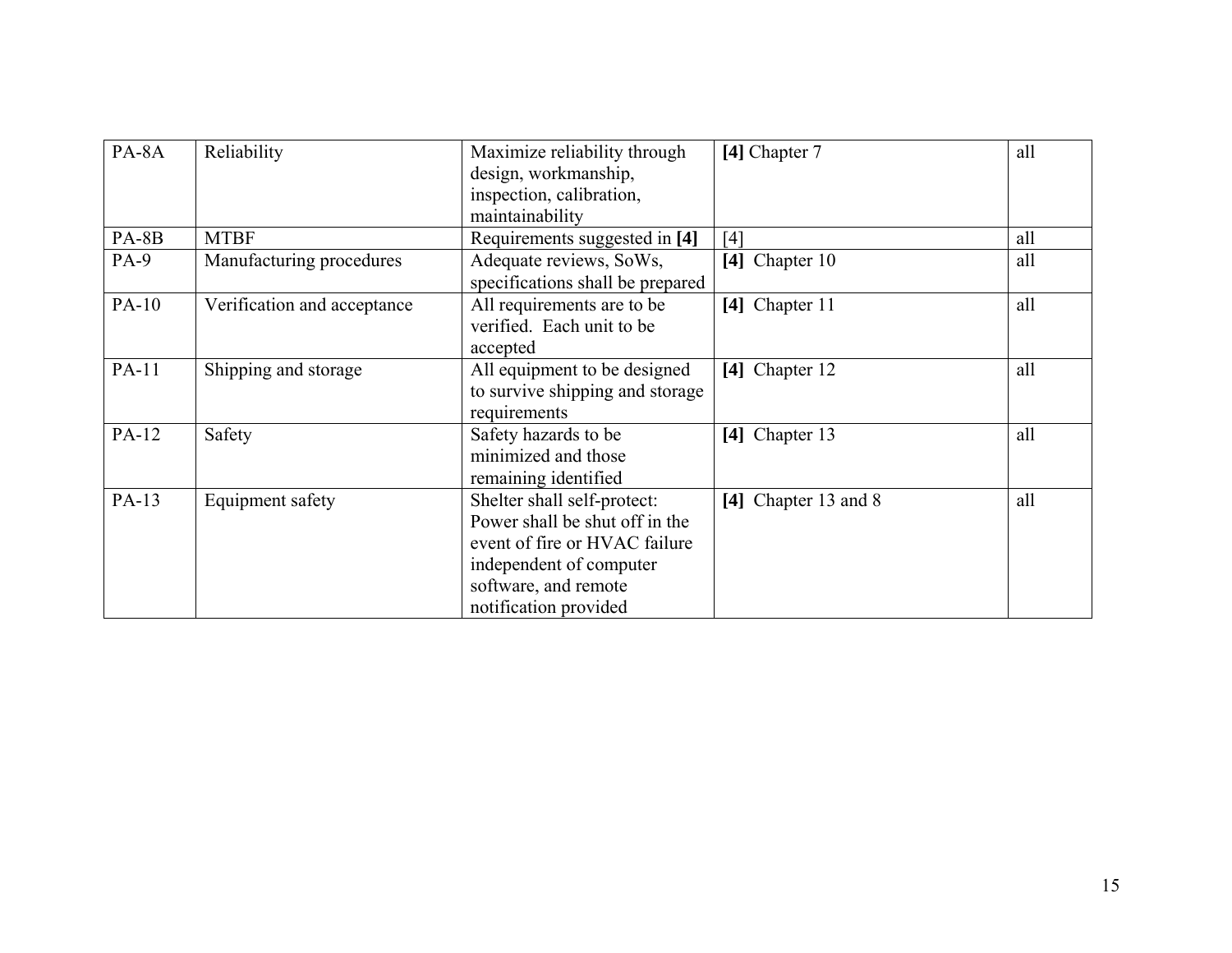|  |  |  |  |  | 5. System Requirements to be Determined or Confirmed (Table 4) <sup>10</sup> |  |
|--|--|--|--|--|------------------------------------------------------------------------------|--|
|--|--|--|--|--|------------------------------------------------------------------------------|--|

| <b>TR-4</b>   | Angular Resolution, $\theta$   | $\sim$ 5 arcseconds at 80 MHz      | (Scales)                    | $\rm II$ |
|---------------|--------------------------------|------------------------------------|-----------------------------|----------|
|               |                                | (TBC)                              | Relates to site acquisition |          |
| <b>TR-7</b>   | Largest Angular Scale, LAS     | $\sim$ 5 arcminutes at 80 MHz      |                             |          |
|               |                                | (TBC)                              |                             |          |
| TR-8A         | Longest Baseline               | 180 km (TBC)                       | Relates to site acquisition | H        |
| TR-8B         | <b>Shortest Baseline</b>       | $1 \text{ km}$ (TBC)               | Relates to site acquisition | $\rm II$ |
| <b>TR-9</b>   | Sensitivity per beam, $\sigma$ | $\sim$ 20 mJy/beam (80 MHz, t = 1) | (Scales)                    |          |
|               |                                | minute, $BW = 4 MHz$ (TBC)         |                             |          |
| <b>TR-14C</b> | uv coverage                    | "good", details TBD                | 2D array                    | II, III  |
| <b>TR-18B</b> | VLBI time base                 | Upgrade for wavefront sync,        | [3], [5]                    | III      |
|               |                                | <b>TBD</b>                         |                             |          |

<span id="page-15-0"></span><sup>&</sup>lt;sup>10</sup> Any requirement having a "TBD" or "TBC" has been moved to this table for action. Such requirements are for later phases of construction.